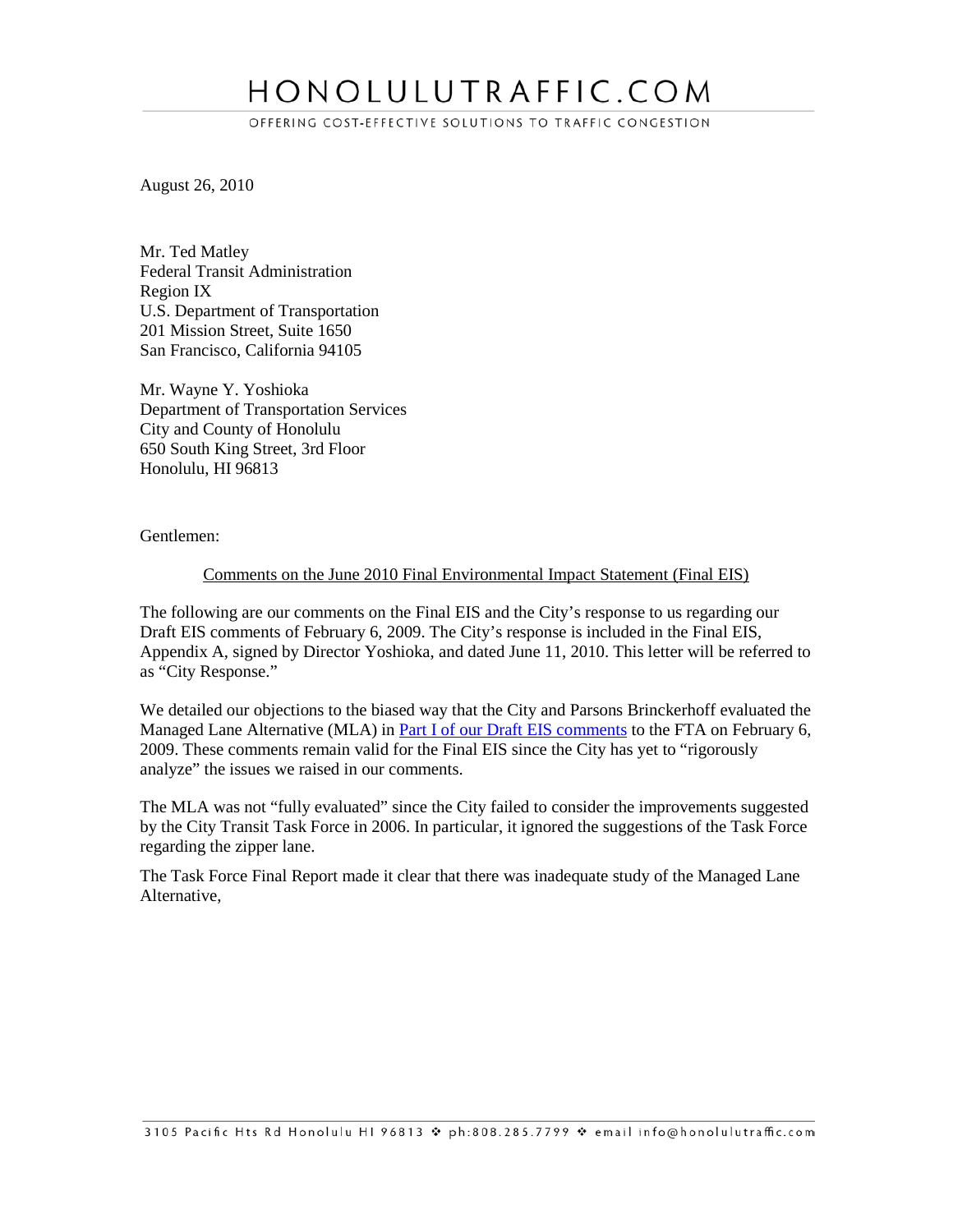*"… the Alternatives Analysis should have presented variations on the Managed Lane Alternative that could make this alternative more attractive. Appendix 3 contains suggestions for fleshing out possible variants of the Managed Lane Alternative."[1](#page-1-0)*

The Report's Appendix 3, "*Suggestions for further development of the Managed Lane Alternative*," written by the former Chief Counsel of the USDOT's Volpe Center, David Glater, acting as the Transportation Analyst for the Task Force, concurs in finding an under-engineering of the Managed Lane Alternative since it produced the list of suggested modifications attached to the report as Appendix 3.<sup>[2](#page-1-1)</sup> From this it is obvious that Mr. Glater expected these modifications to be adopted in the Draft EIS process.

The City and Parsons Brinckerhoff ignored these and all other the recommendations of the Task Force regarding the Managed Lane Alternative and omitted from the Draft EIS and the Final EIS any mention of the Task Force, or its Final Report, or the highly relevant questions it posed.

We believe this violates the rule that,

*The Council on Environmental Quality (CEQ) requires the data and analyses in an EIS are commensurate with the importance of the impact.[3](#page-1-2)*

Our principle concerns about the rejection of the MLA were, and remain, as follows:

## *Removal of zipper lane*

First, the City Response gave no reasonable explanation as to why the City removed the zipper lane in the Managed Lane Alternative (MLA). They wrote,

*Zipper lane: As discussed in the Chapter 5, Alternative 3b of the Detailed Definition of Alternatives Report (2006), the reversible lane Managed Lane Alternative provides three managed/HOV lanes in the peak direction, which is sufficient to satisfy the demand for restricted lanes. Eliminating the zipper lane frees up two off-peak direction lanes, one HOV and one general purpose lane. In other words, it was not needed to accommodate the demand in the eastbound direction. (City Response, p. 9).*

The City's contention that, "… three managed/HOV lanes in the peak direction is sufficient to satisfy the demand for restricted lanes" is nonsense since demand is a function of price, and Managed Lane toll prices were to be varied to control demand.

If demand threatened to decline, the toll price was to be dynamically reduced, to zero if necessary, to maintain demand. It is ridiculous to posit that, at the height of the rush hour, there could be insufficient demand on the H-1 with a zero toll price.

<span id="page-1-0"></span><sup>1</sup> www.honolulutraffic.com/TaskForceReport.pdf p. 4/7.

<span id="page-1-1"></span><sup>&</sup>lt;sup>2</sup> www.honolulutraffic.com/TaskForceReport.pdf pp. A-32 to A-33. Appendix 3 also attached as our Appendix B.

<span id="page-1-2"></span><sup>3</sup> 40CFR1502.15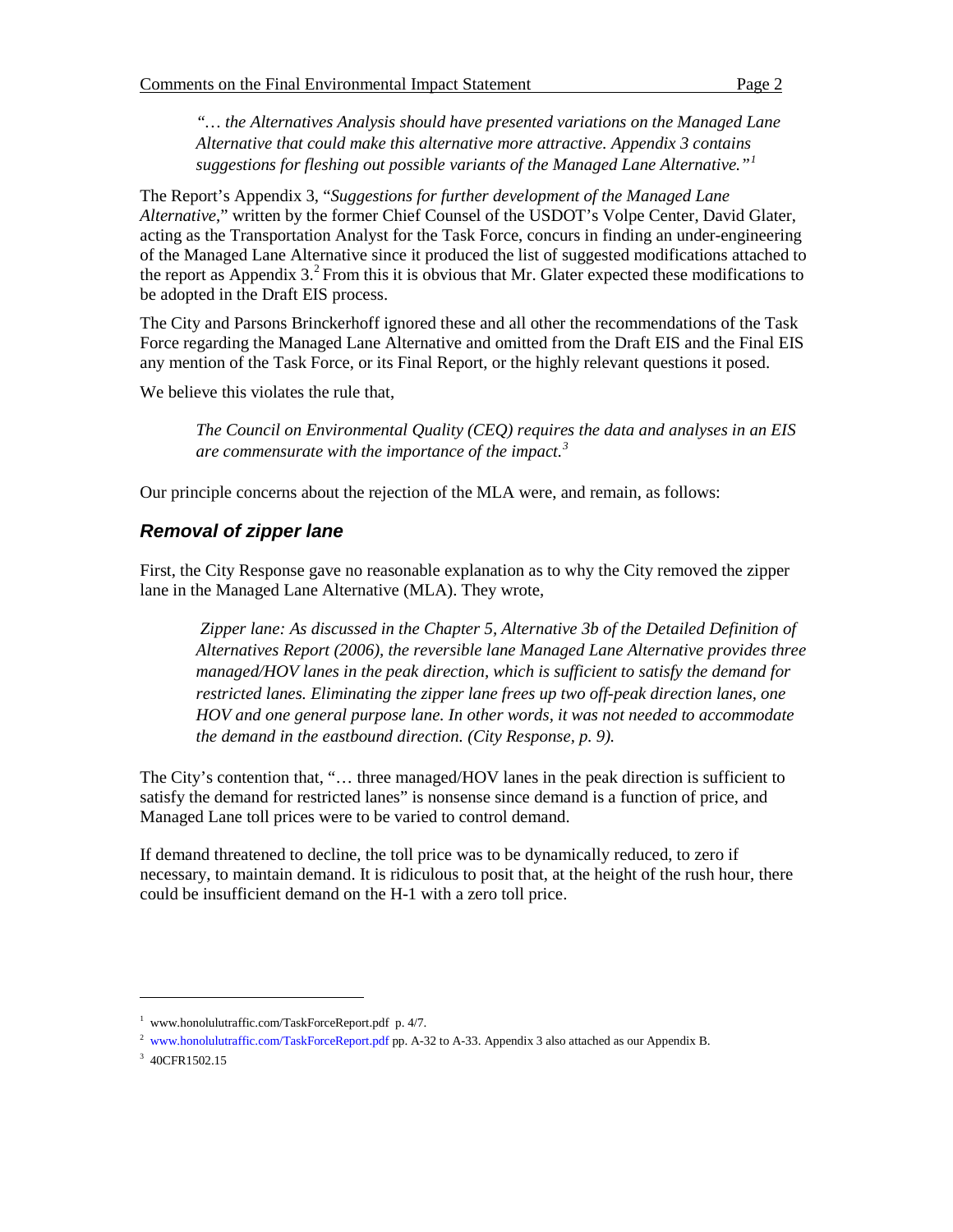#### *MLA construction cost estimate*

The City Response to our concerns about their MLA cost projections, especially when compared to H-3, was as follows,

*If construction of the H-3 Freeway had begun in 2006, that project would have cost approximately \$2.6 billion.* (City Response, p. 10.)

We agree; that amount is the same as the projected cost of the Managed Lanes Alternative. However, H-3 consists of four lanes while the MLA is only two lanes wide. Therefore, the cost per lane mile is twice as much for the MLA as the H-3. The City Response added,

*In addition, both the H-3 Freeway and the Managed Lane Alternative face unique situations that affect cost estimates. Construction of the Managed Lane Alternative would have occurred in a heavily developed corridor. As a result, there would be substantial disruptions to traffic and utilities, both of which add to the time, and thus cost, of a project. The H-3 Freeway was built in an undeveloped part of the island and while it had its own challenges, expensive traffic and utility disruptions were minimal.*

This is not necessarily so. The Tampa Expressway is remarkably similar to the MLA in that much of the route was planned to use the median of Nimitz and Kamehameha Highways. The Tampa Expressway was built with a minimum disruption because of the construction methodology employed.

The City has not made a credible scientific argument as to how their \$2.6 billion estimate for the Managed Lanes construction cost squares with that amount being twice as much per lane mile as the H-3 freeway, currently the nation's most expensive highway. The real cost should be less than \$1 billion, which would still be more than twice as much as current costs in Florida.

#### *Inflated operating costs*

The City Response did not address our concerns of their inflated operating costs caused by projecting a 50 percent increase in buses over those projected for the No-Build Alternative while only projecting a 5 percent increase in riders over the No-Build.

They made no attempt to justify that 5,400 park-and-ride stalls for the Managed Lane Alternative, with their attendant costs, was at all necessary.

They did not attempt to provide facilities to reduce traffic congestion at the downtown terminus of the Managed Lane Alternative.

#### *Summary of MLA criticism*

Had the City used reasonable cost estimates and reinstated the zipper lane it is quite clear that the MLA would have outperformed the heavy rail line.

## *Insufficient consideration of Section 4(f) and Section 106*

In evaluating alternatives one of the more important legal requirements is the avoidance of historic properties, including burial grounds. The Section 4(f) statute requires transportation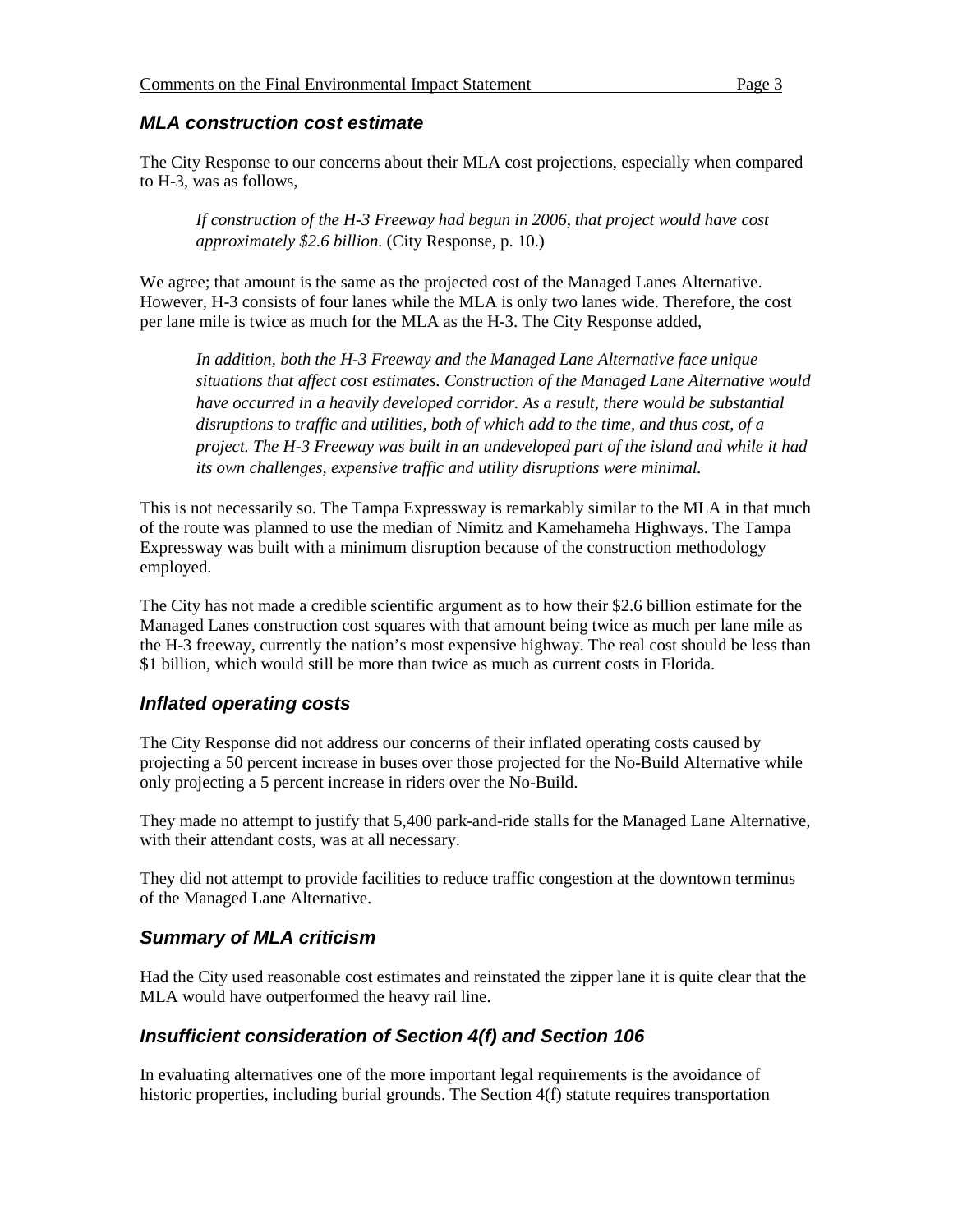projects to be evaluated at the alternatives analysis stage with an injunction to avoid historical properties if at all possible.

The following are two excerpts from the Section 106 legislation concerning the evaluation of alternatives:

*"The agency official shall ensure that the section 106 process is initiated early in the undertaking's planning, so that a broad range of alternatives may be considered during the planning process for the undertaking." Section 106, [§ 800.1\(c\)](http://www.achp.gov/regs-rev04.pdf)*

*"Consulting party roles. Indian tribes and Native Hawaiian organizations, other consulting parties, and organizations and individuals who may be concerned with the possible effects of an agency action on historic properties should be prepared to consult with agencies early in the NEPA process, when the purpose of and need for the proposed action as well as the widest possible range of alternatives are under consideration." Section 106 [§ 800.8\(a\) \(2\)](http://www.achp.gov/regs-rev04.pdf)*

Section 106 calls for alternatives to be studied for their effects on historic properties in the early stages of planning before the alignment is chosen (See Section 106,  $\S$  800.1(c) above).

Yet the alignment chosen by the City and FTA was evaluated in the [Alternatives Screening](http://www.honolulutraffic.com/AlternativeScreeningMemo.pdf)  [Memo](http://www.honolulutraffic.com/AlternativeScreeningMemo.pdf) as,

"… this elevated alignment would have sev*ere visual impacts for Aloha Tower and should be avoided if there are other viable alternatives."* 

And the **Alternatives Analysis** (p. S-3) stated that,

*"*Compared to the other alternatives [No-Build and MLA], the Fixed Guideway Alternative would require more acquisitions an*d affect more potentially historic structures* …*"* 

Since recommendations for significant improvements to the Managed Lane Alternative had been made by the City Council'[s Transit Advisory Task Force](http://www.honolulutraffic.com/TaskForceReport.pdf) (Task Force) one would think that such improvements would have been developed, evaluated and then compared with other alternatives both as to transportation outcomes and impacts on historic properties during this Alternatives Analysis phase.

Instead, the City dismissed the Managed Lane Alternative without testing the improvements suggested by the Task Force and then called for a new Scoping without including the Managed Lane Alternative or giving any reason for its dismissal. And this occurred despite the Scoping being complete and the requirement that,

*Draft environmental impact statements shall be prepared in accordance with the scope decided upon in the scoping process. [§1502.9 (a)]*

As the EPA commented in February 2009 in its letter to the FTA, "… we have remaining questions about why light rail or bus rapid transit in an exclusive right-of-way were not considered as reasonable alternatives in the DEIS." Source: [Draft EIS comments](http://www.honolulutraffic.com/EPA_HonoluluDEIS.pdf)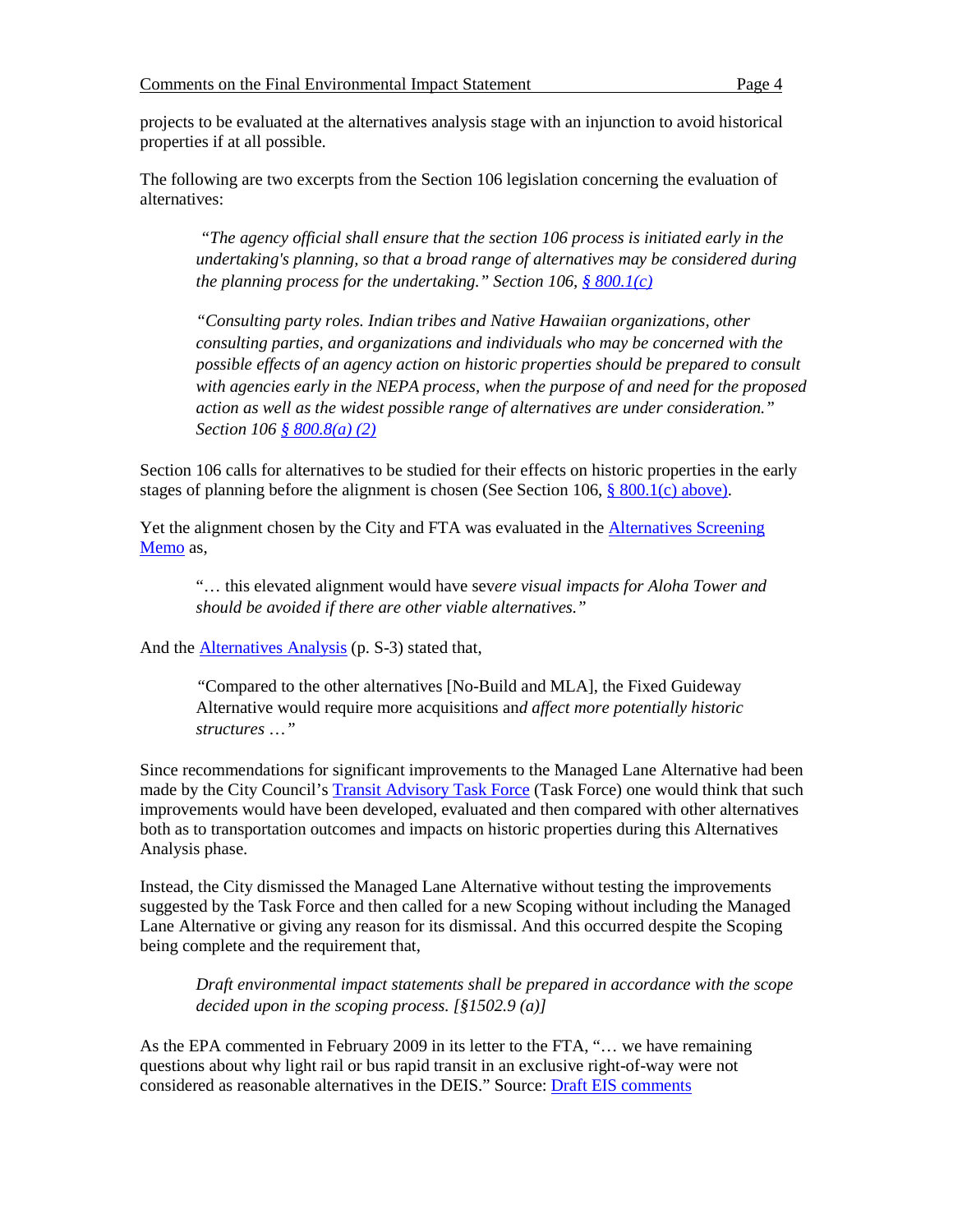We need an honest answer as to why the Managed Lane Alternative was not developed further and then studied in the Draft EIS.

## *Coordination of 106 and 4(f)*

The 4(f) process appears to have been completed with little or no input from the "*officials with jurisdiction.*" For example, the potential use of land from **Section 4(f)** properties was not evaluated during the Alternatives Analysis stage. The closest evaluation of historic properties was the [Alternatives Screening Memo](http://www.honolulutraffic.com/AlternativeScreeningMemo.pdf) issued at the time of the Alternatives Analysis. The Memo does not mention section 4(f) or its requirements to avoid 4(f) properties.

Had the Section 4(f) process been followed as required by statute, then a different alternative might well have been chosen that would have avoided the historic downtown area altogether.

*[§ 800.3](http://www.achp.gov/regs-rev04.pdf)* (b) *"Coordinate with other reviews. The agency official should coordinate the steps of the section 106 process, as appropriate, with the overall planning schedule for the undertaking and with any reviews required under other authorities such as the National Environmental Policy Act … such as section 4(f) of the Department of Transportation Act."*

*"It is important to point out that the standard for evaluating alternatives under NEPA and the standard for evaluating alternatives under Section 4(f) are different. In general, under NEPA, FHWA can advance to detailed study any reasonable alternative, among a range of alternatives, as long as there is sufficient information that shows a wellreasoned decision to include that alternative. However, under Section 4(f), if there is a feasible and prudent alternative that avoids the use of a 4(f) resource, among alternatives that use a 4(f) resource, the alternative that must be selected is the one that avoids the 4(f) resource … Therefore, it is possible for an alternative that was examined but dismissed during the preliminary NEPA alternative screening process to still be a feasible and prudent avoidance alternative under Section 4(f). In other words, there is more room to reject alternatives as unreasonable under NEPA than there is to find those same alternatives are imprudent under Section 4(f)."* [FHWA Policy Paper](http://www.environment.fhwa.dot.gov/projdev/4fpolicy.pdf)*, p. 5. (original emphasis).*

*"The agency official shall consult with the SHPO/THPO and other consulting parties, including Indian tribes and Native Hawaiian organizations, to develop and evaluate alternatives or modifications to the undertaking that could avoid, minimize or mitigate adverse effects on historic properties." [§ 800.6 \(a\)](http://www.achp.gov/regs-rev04.pdf)*

*During the Alternatives Analysis process, alternative corridors and modal alternatives were considered to identify transportation solutions to meet the Project's Purpose and Need. No alternative was identified that would completely avoid Section 4(f) properties while meeting the Project's Purpose and Need. (FEIS, 5-5).*

Why did the FTA official not coordinate the section 106 process with the reviews required by section 4(f) and thus avoid impacting historic properties?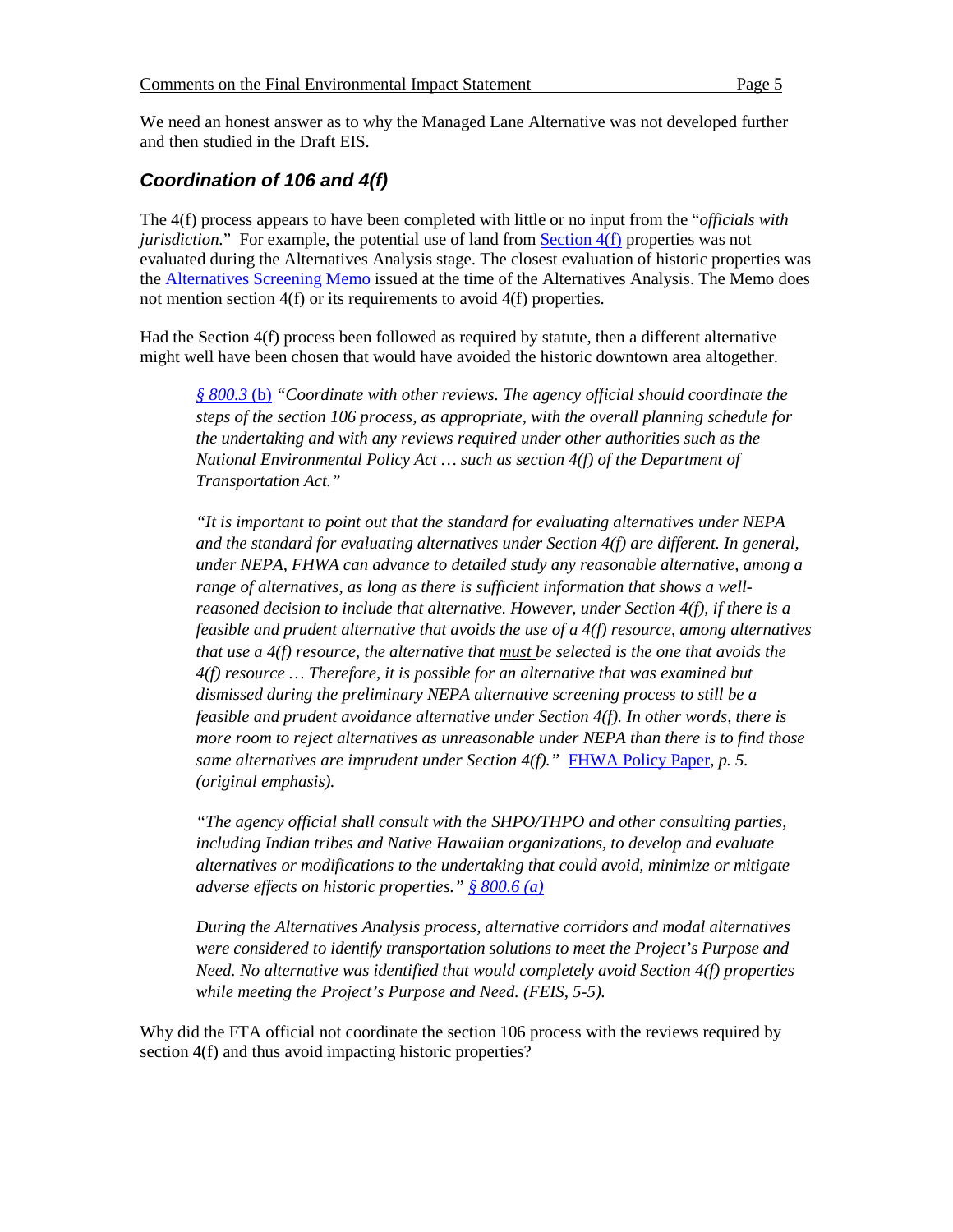## *Scoping "gamed" to eliminate MLA.*

The City and PB have tried everything in an attempt to prove that the reason for the second Notice of Intent and second Scoping was legitimate and not merely a subterfuge to eliminate the Managed Lane Alternative.

The City Response to our comments on the DEIS, page 4, discusses the legitimacy of a second scoping process, citing both an FTA 2006 Guidance and the 2006 SAFETEA-LU Environmental Review Process Final Guidance. We can find no discussion in these documents about a second Scoping, let alone a justification for dismissing a previously successfully scoped alternative.

Further, the Final EIS states that,

*"The City Council eliminated the Managed Lane Alternative from consideration when it selected the Locally Preferred Alternative on December 22, 2006." <http://www.honolulutraffic.com/Bill79Final.pdf>*

This is not correct. At the time of the LPA vote, the City Council understood that, according to the then current Notice of Intent, Scoping Notice and Scoping Report, the Managed Lane Alternative would be studied in the Draft EIS. Only later, with the unexpected issuance of a second Notice of Intent and Scoping Notice was anyone aware that the MLA had been eliminated.

In any case the choice of a Locally Preferred Alternative by itself does not eliminate other worthy alternatives from continuing to be studied.

The statute is clear that, "until an agency issues a record of decision … no action concerning the proposal shall be taken which would  $\ldots$  limit the choice of reasonable alternatives." (§1506.1(a).

*Even after the completion of scoping and a preliminary analysis of alternatives, the USDOT lead agency may decide that identification of a preferred alternative is premature because there is not yet sufficient information on the alternatives to support the decision. For example, the USDOT lead agency may not be convinced, on the basis of only preliminary information, that a Section 4(f) determination will be possible for the non-Federal lead agency's preferred alternative. [Question 43,Section 6002 Final Guidance].*

# *The full LPA should be studied in the Final EIS*

*Proposals or parts of proposals which are related to each other closely enough to be, in effect, a single course of action shall be evaluated in a single impact statement.[4](#page-5-0)*

<span id="page-5-0"></span><sup>4</sup> 40CFR1502.4[a]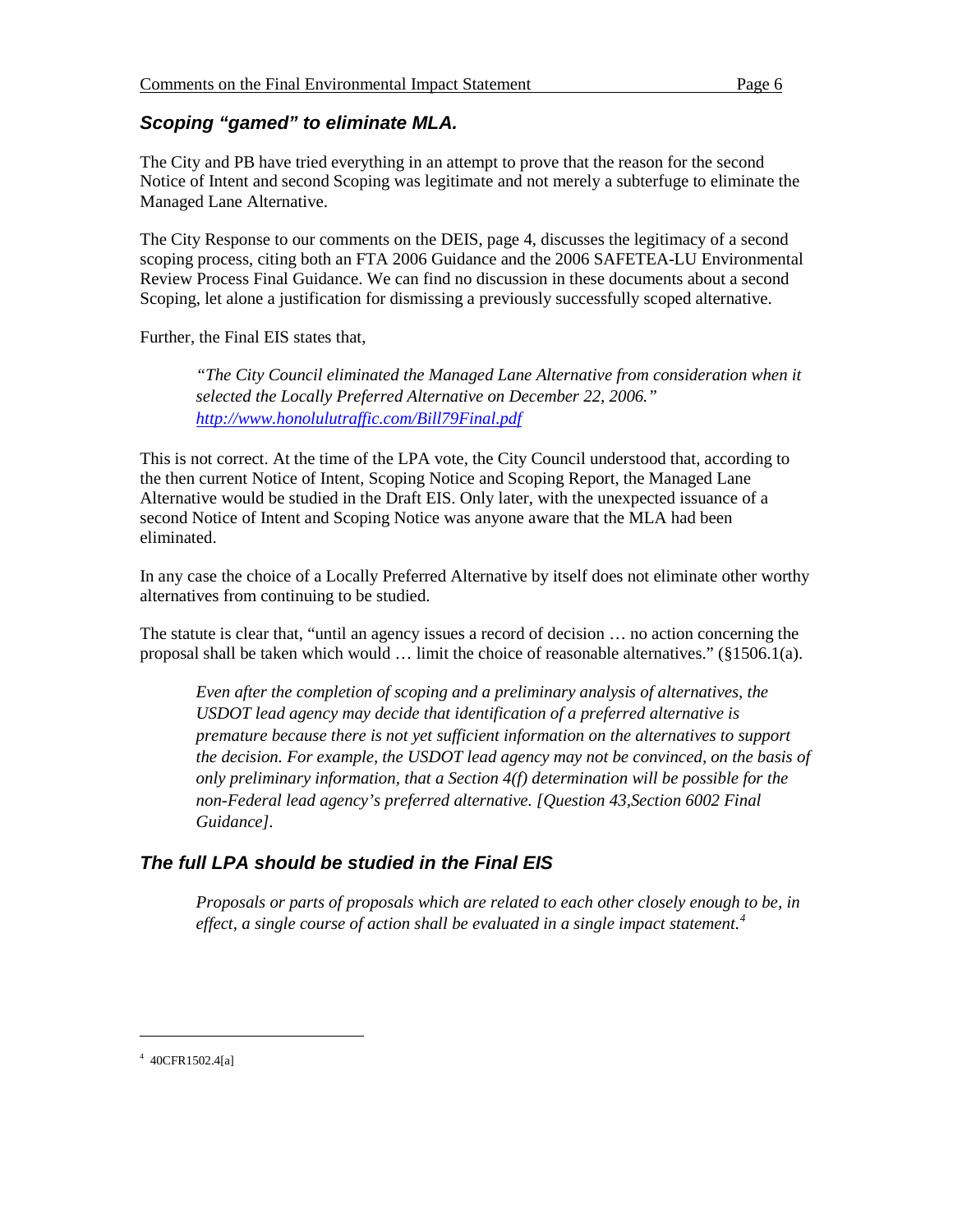*A problem of "segmentation" may also occur where a transportation need extends throughout an entire corridor but environmental issues and transportation need are inappropriately discussed for only a segment of the corridor.*

As stated in Bill 79  $(2006)^5$  $(2006)^5$  and Ordinance 07-001:

*The locally preferred alternative for the Honolulu High-Capacity Transit Corridor Project shall be a fixed guideway system between Kapolei and the University of Hawaii at Manoa … with the Waikiki branch ... The city administration is authorized to proceed with preparation of an environmental impact statement for the locally preferred alternative (LPA).*

Resolution 07-039 defines a shortened minimum operable segment between East Kapolei at the University of Hawaii-West Oahu, near the future Kroc Center, and Ala Moana Center.

The second and last Scoping Report, p. 5-3, states clearly that:

*Both UH Mānoa and Waikīkī service are included in all fixed guideway alternatives that will be evaluated in the EIS.* 

However, in the Final EIS, the detailed environmental analysis and documentation applies only to the core 20-mile alignment between East Kapolei and Ala Moana Center. The additions from East Kapolei to West Kapolei and from Ala Moana Center to UH Mānoa and to Waikīkī are described as "future planned extensions."

The Locally Preferred Alternative should be examined in the EIS in its entirety as was intended by both Notices of Intent and authorized by the City Council. The three "planned extensions" should not have been segmented from the Locally Preferred Alternative in this Draft EIS.

As the Corps of Engineers commented for the second Scoping Report, A-10,

*The Corps believes the environmental consequences resulting from construction of the "Minimal Operable Segment" and all planned extensions must be considered in the project-level EIS, particularly if the Project [meaning the LPA] benefits, wholly or partially, are derived from one or more of these future extensions and station locations.[6](#page-6-1)*

We believe that segmentation of what was formerly the Locally Preferred Alternative into a newly designated "Project" (formerly the Minimum Operable Segment and later the First Project) and "planned extensions" was surreptitiously undertaken to avoid the following FTA policy.

*… the Federal 'undertaking' in a Fully Funded Grant Agreement (FFGA) will no longer be segmented into Project and Local Activities. All activities related to a Federal undertaking will be identified as the Federal Project. The Federal funds will be* 

<span id="page-6-0"></span><sup>&</sup>lt;sup>5</sup> http://www.honolulutraffic.com/Bill79Final.pdf

<span id="page-6-1"></span><sup>&</sup>lt;sup>6</sup> Corps of Engineers comments, Second Scoping, App. A-1, p. A-6, at[: www.honolulutraffic.com/NEPAScopingReport.pdf](http://www.honolulutraffic.com/NEPAScopingReport.pdf)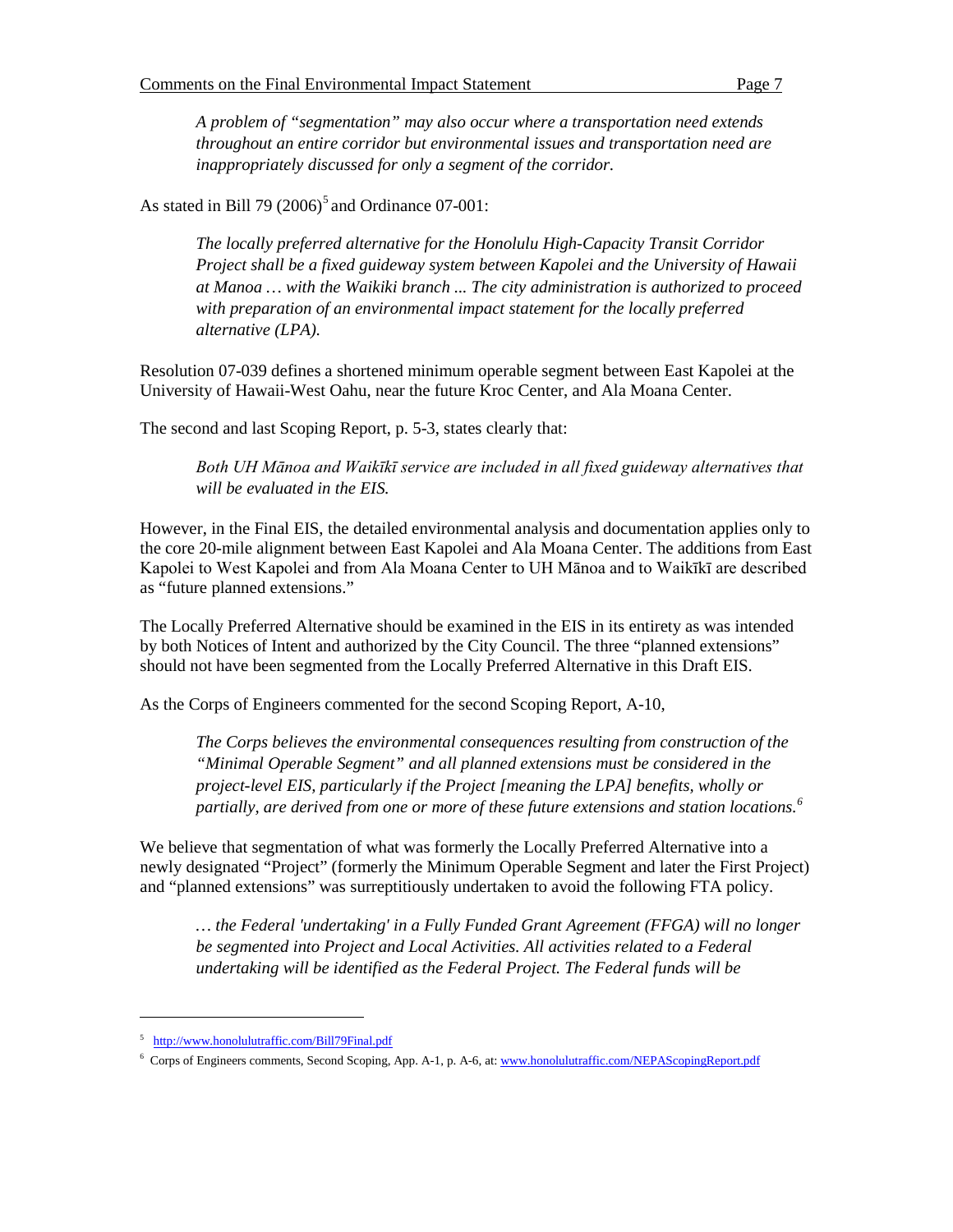*distributed among all the activities in the project at a level funding ratio equal to the percentage of Federal financial participation in the entire project. Thus, all the elements and activities of the project, as described in the FFGA will be funded, in part, with Federal funds; and, the requirements attached to the use of Federal funds will apply to each such task, unless otherwise exempted as provided in the applicable laws, regulations and policies.[7](#page-7-0)*

Not segmenting the original Locally Preferred Alternative would mean that the City would get far less federal funds for the Minimum Operable Segment and make the MOS even more financially untenable than it is already.

The lack of any credible rationale in the Final EIS for the City's segmentation of the "planned extensions" from the LPA intimates that the segmentation was done to facilitate funding and acceptance of the Draft EIS since cost and environment issues for the extensions to UH Manoa and Waikiki are proportionally greater than for the Minimum Operable Segment.

These combined segments of the project are intended to provide approximately 30 miles of unified rail transit line. The cost and environmental impacts of the integrated project will be significantly greater than the isolated Minimum Operable Segment or "Project" that is specified.

The UH Manoa and Waikiki extensions will traverse the core urban center of Honolulu creating significant cumulative environmental impacts including prolonged lifestyle disruption due to construction difficulties, excavation of culturally sensitive areas, severe noise impacts through close-quartered residential neighborhoods resulting in great emotional distress, impossible to mitigate visual impacts, and negative impacts on property values within close proximity to the rail line.

*When several foreseeable similar projects in a geographic region have a cumulative impact, they should be evaluated in a single EIS.[8](#page-7-1)*

## *Revised population projections should be used.*

*In 2000, 63 percent of O'ahu's population of 876,200 and 80 percent of its 501,100 jobs were located within the study corridor. By 2030, these distributions will increase to 69 percent of the population and 83 percent of the employment as development continues to be concentrated into the PUC and 'Ewa Development Plan areas. These trends are shown in Figures 1*‑*5 and 1*‑*6, which illustrate existing and year 2030 projected population of 1,117,200 and employment of 632,700, respectively, by transportation analysis area.* (FEIS, 1-6.)

<span id="page-7-0"></span><sup>&</sup>lt;sup>7</sup> http://www.fta.dot.gov/funding/thirdpartyprocurement/bppm/grants\_financing\_6105.html

<span id="page-7-1"></span><sup>8</sup> Resources, Ltd. v. Robertson, 35 F.3d 1300, 1306 (9th Cir. 1993), quoted in North Carolina Alliance for Transportation Reform v. U.S. Dept. of Transportation, 151 F. Supp. 2d 661, 685 (M.D.N.C. 2001).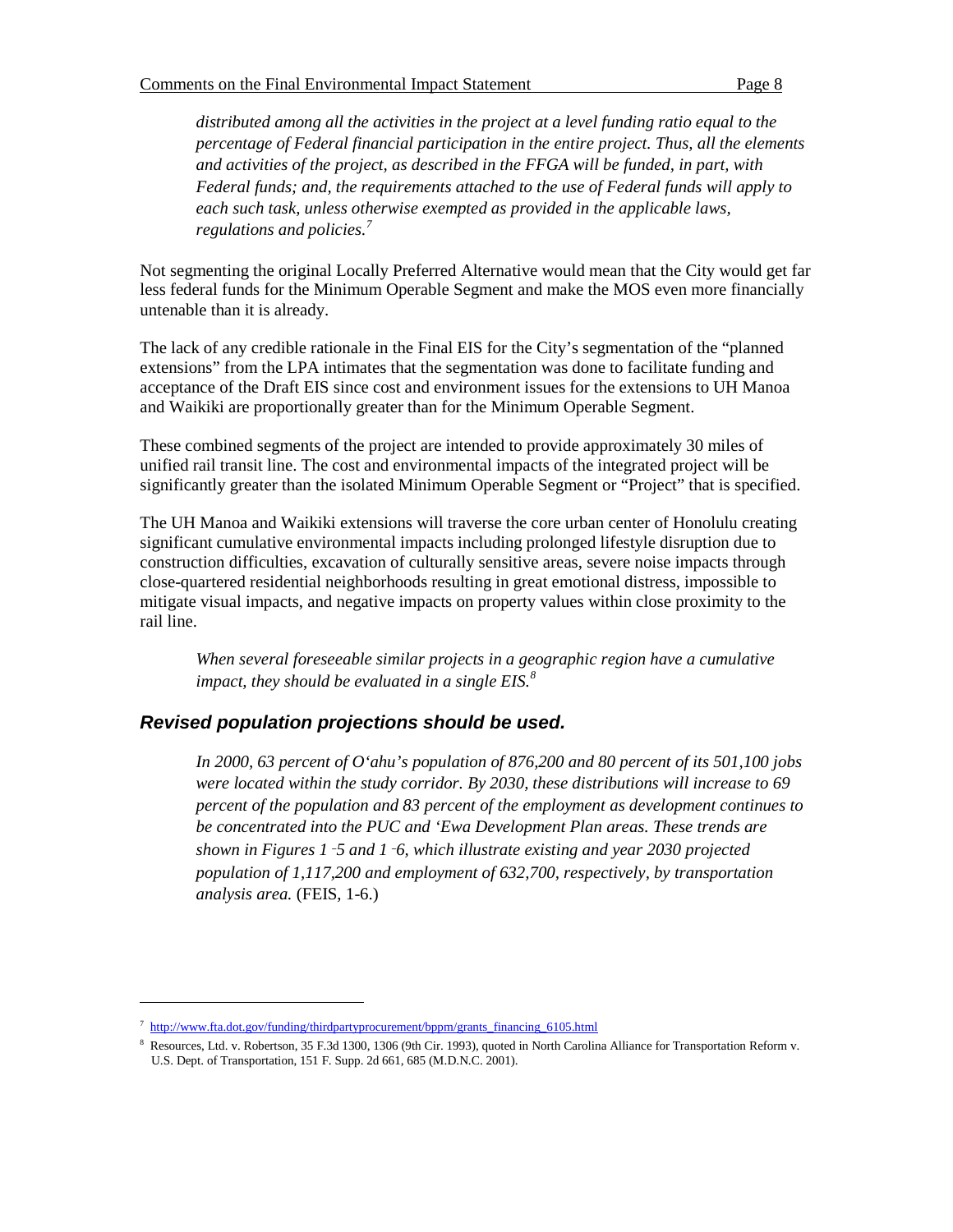| <b>Age Group</b><br>Change | Change<br>2005-2030 | 2030      | 2025    | 2020    | 2015    | 2010    | 2005    | Age<br>group<br>(years) |
|----------------------------|---------------------|-----------|---------|---------|---------|---------|---------|-------------------------|
| <b>Ages 0-19</b>           | 1,146               | 62,118    | 61,973  | 62,475  | 62,456  | 61,593  | 60,972  | $0 - 4$                 |
|                            | 8,796               | 61,280    | 61,807  | 61,810  | 60,941  | 54,928  | 52,484  | $5 - 9$                 |
| 14,399                     | 2,332               | 58,953    | 58,975  | 58,125  | 52,109  | 47,272  | 56,621  | $10 - 14$               |
|                            | 2,125               | 59,120    | 58,285  | 52,287  | 47,451  | 56,439  | 56,995  | $15 - 19$               |
| <b>Ages 20-64</b>          | 1,231               | 71,616    | 65,655  | 60,850  | 69,830  | 69,455  | 70,385  | $20 - 24$               |
|                            | $-170$              | 63,368    | 58,610  | 67,596  | 67,222  | 65,177  | 63,538  | $25 - 29$               |
|                            | $-6,011$            | 57,589    | 66,570  | 66,213  | 64.153  | 59,930  | 63,600  | $30 - 34$               |
|                            | 2,657               | 66,636    | 66,289  | 64,244  | 60,025  | 61,373  | 63,979  | $35 - 39$               |
| $-3,316$                   | $-3,047$            | 62,550    | 60,511  | 56,311  | 57,618  | 59,543  | 65,597  | $40 - 44$               |
|                            | $-5,555$            | 57,957    | 53,778  | 55,049  | 56,925  | 60,870  | 63,512  | $45 - 49$               |
|                            | $-6,544$            | 52,849    | 54,072  | 55,890  | 59.723  | 61,227  | 59,393  | $50 - 54$               |
|                            | $-347$              | 53,998    | 55,742  | 59,455  | 60,851  | 57,607  | 54,345  | $55 - 59$               |
|                            | 14,469              | 55,029    | 58,560  | 59,811  | 56,534  | 51,273  | 40,560  | $60 - 64$               |
| Ages 65+                   | 25,457              | 56,998    | 58,045  | 54,749  | 49,564  | 38,708  | 31,541  | $65 - 69$               |
|                            | 26,059              | 55,260    | 51,972  | 46,927  | 36,652  | 30,196  | 29,201  | $70 - 74$               |
| 106,810                    | 19,897              | 47,470    | 42,629  | 33,139  | 27,135  | 26,496  | 27,573  | $75 - 79$               |
|                            | 15,530              | 36,827    | 28,419  | 23,046  | 22,290  | 23,635  | 21,297  | $80 - 84$               |
|                            | 19,867              | 37,947    | 32,718  | 31,486  | 30,346  | 26,112  | 18,080  | $85 +$                  |
| 117,892                    | 117,892             | 1,017,565 | 994,610 | 969,462 | 941,824 | 911,833 | 899,673 | Total                   |

However, while the state reduced its population forecast in August, 2008, (see table below) for Honolulu in 2030 to be 1,017,565, a reduction of ten percent from its earlier forecast, the City continues to use the state's earlier forecast as detailed above.

In addition, we find no reference in the Final EIS to the dramatic change in the composition of Age Groups. The Age Groups of 20 through 64, that constitute those of the working ages, are showing a decline. The Final EIS should reconcile these data with those showing significant increases in the working population through 2030 in the Final EIS, Table 4-3

# *"Environmentally preferable alternative"*

Above all what most puzzles us is how a noisy elevated rail line, 40 feet high and 30 feet wide, traversing the most historically sensitive part of Honolulu's waterfront area, and thus opposed by every one of Hawaii's environmental organizations, can be approved as "the alternative or alternatives which were considered to be environmentally preferable." How this can happen?

The following two statements in the Final EIS, taken together make a mockery of the NEPA process. The first statement is that,

*While the Project will be environmentally preferable regarding effects on air quality, energy use, and water quality, the No Build Alternative is the environmentally preferable alternative based on overall consideration of the criteria listed in 40 CFR 1505.2(b). The No Build Alternative would affect fewer historic and cultural resources and waters of the U.S., have no visual impact, and cause no displacements. However, the No Build Alternative does not meet the Purpose and Need for the Project. [ FEIS, 4-3.]*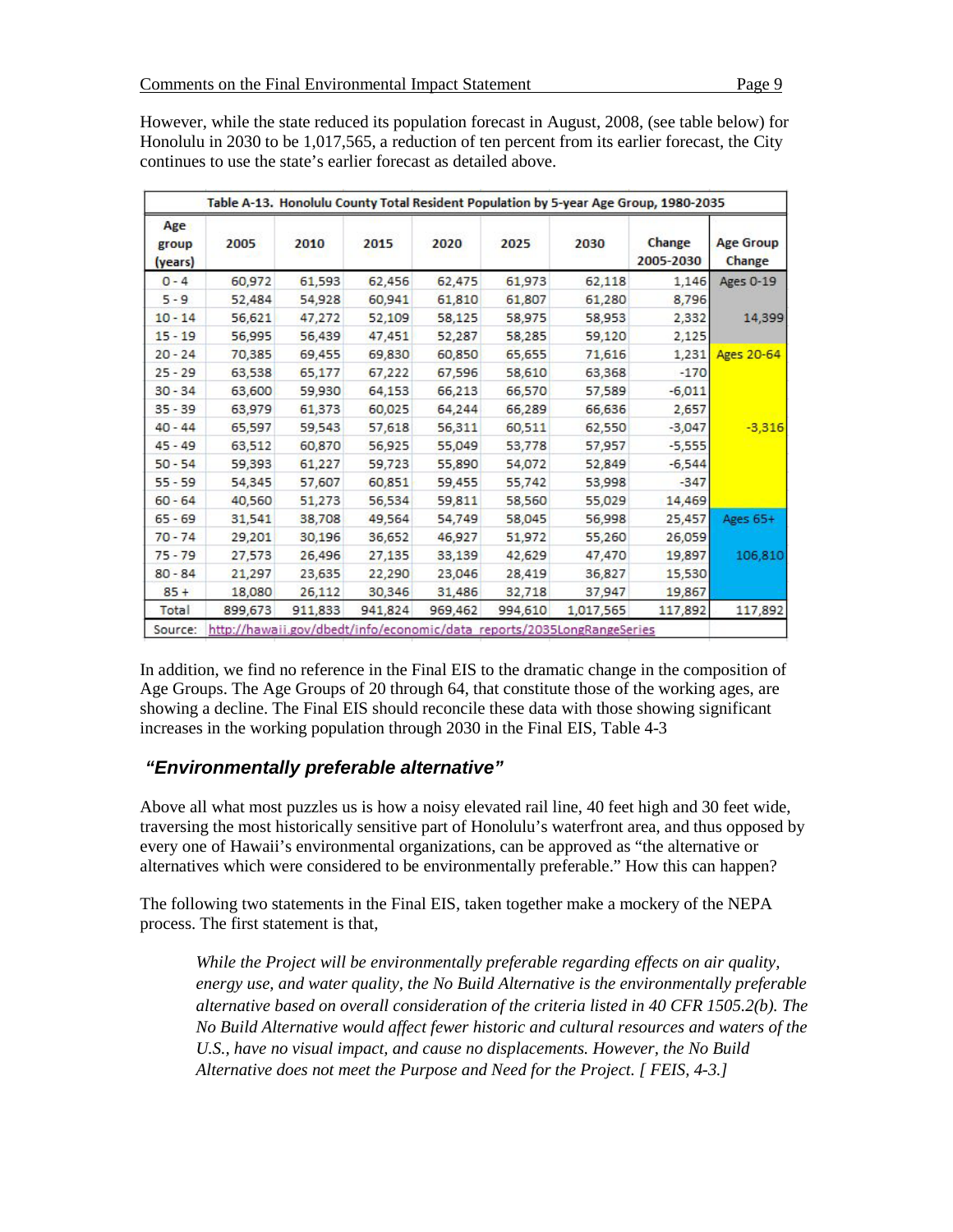The second statement is that,

*The purpose of the Honolulu High-Capacity Transit Corridor Project is to provide high capacity rapid transit in the highly congested east-west transportation corridor between*  Kapolei and UH Mānoa, as specified in the ORTP (O'ahuMPO 2007). [FEIS, 1-21].<sup>[9](#page-9-0)</sup>

In short, although the No-Build Alternative (and, by inference, the Managed Lane Alternative) are "environmentally preferable" they are not eligible as they are not "rapid transit," which FTA defines as heavy rail. So no matter how environmentally preferable a project, if it is not "rapid transit" it will not be preferable?

However, that is not consistent with NEPA. To be,

*"Consistent with NEPA, the purpose and need statement should be a statement of a transportation problem, not a specific solution. However, the purpose and need statement should be specific enough to generate alternatives that may potentially yield real solutions to the problem at-hand. A purpose and need statement that yields only one alternative may indicate a purpose and need that is too narrowly defined."*[23 CFR § 450.336].

## *Final EIS distorts public support*

 $\overline{a}$ 

The City selectively takes results from official surveys in an attempt to show that O'ahu residents overwhelmingly prefer rail transit to highway improvements. Here is an excerpt from the Final EIS,

As part of its work to update the Regional Transportation Plan to the O'ahu Regional Transportation Plan 2030 *(ORTP), the O'ahu Metropolitan Planning Organization (O'ahuMPO) surveyed O'ahu residents about transportation issues in 2004. The survey results identified traffic congestion during the commute period in the study corridor extending from 'Ewa and Central O'ahu to Downtown Honolulu as the biggest concern. By nearly a two-to-one margin, residents responded that improving transit was more important than building more roadways. Seventy percent of the respondents believed that rail rapid transit should be constructed as a long-term transportation solution, and 55 percent supported raising taxes to provide local funding for the system. (FEIS, p. 1-3.)*

The reader would never guess that the Final EIS excerpt above was describing the same 2004 OMPO survey results below.

<span id="page-9-0"></span><sup>&</sup>lt;sup>9</sup> "The proposed rail transit system from Kapolei to Manoa/Waikiki will become the backbone of the transit system, connecting major employment and residential centers to each other and to downtown Honolulu." (ORTP 2030 p. 5.)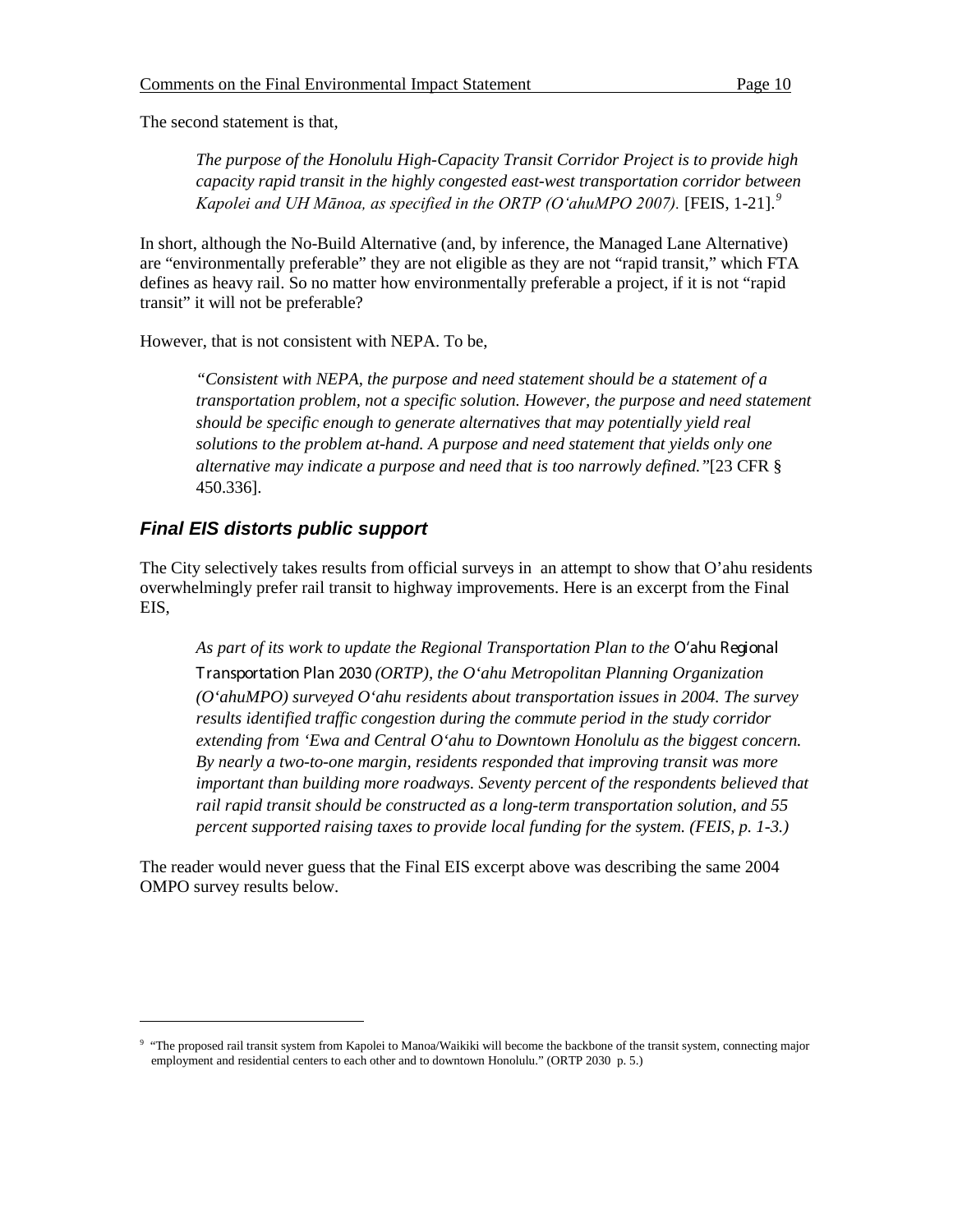

17

While the rail transit line is supposedly to benefit Central and Leeward O'ahu, these folks clearly preferred road related solutions.

The Final EIS does not mention the later 2006 OMPO survey, an excerpt from which is shown below, and this is not surprising since it revealed a highly favorable attitude on the part of the public to HOT lanes.

#### V. REACTION TO HIGH OCCUPANCY TOLL (HOT) LANES

Initial reaction to High Occupancy Toll or 'HOT' Lanes was very positive, overall, based on responses to the following series.

"Would you support construction of an elevated high-occupancy highway for carpools, vanpools and buses from Ewa to downtown along parts of Kamehameha Highway and H-1?"

"If such a project were constructed, would you support making it a high-occupancy toll facility, called a 'HOT' facility? This facility would allow solo drivers to use it if they pay a toll and if the lanes are not fully utilized by high-occupancy vehicles?"

"Would you support construction of such a project if the tolls generated were not sufficient to cover the cost and it would require increased taxes?"

From responses, two-thirds of island-wide residents would reportedly back construction of HOT Lanes along parts of Kamehameha Highway and the H-1.

- . 69% said 'yes' to supporting construction of HOT lanes in the specified location.
- 67% said 'yes' to making it a high-occupancy toll facility, as described above.

## *Energy savings from rail are highly doubtful*

There is nothing shown in the Final EIS to justify the statement that, "The Project will reduce daily transportation energy demand by 3 percent." (FEIS, Table 4-1).